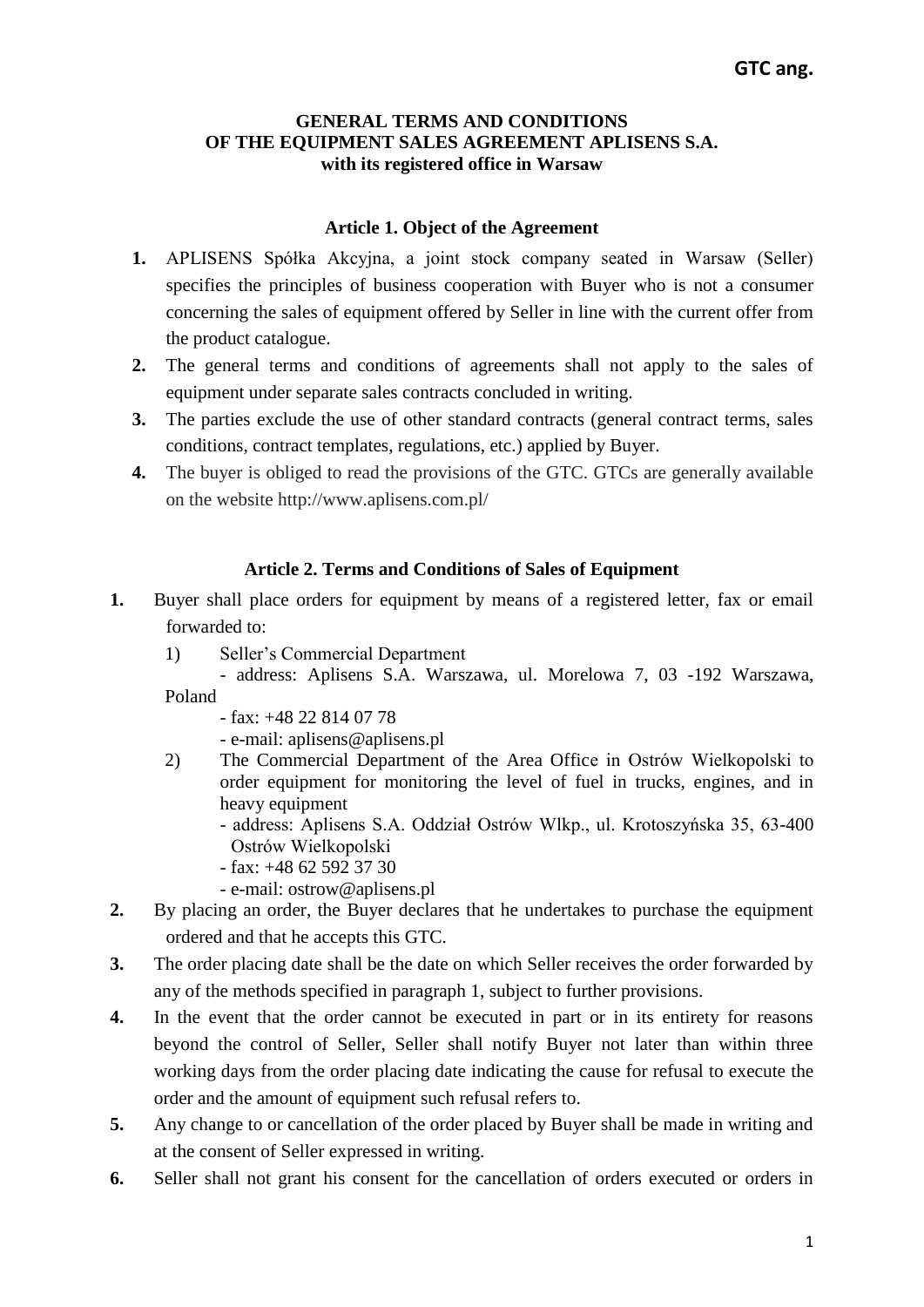progress, and Buyer shall be charged with the costs relating thereto.

- **7.** Orders shall be assessed on the basis of the unit price as per product catalogue with the inclusion of transportation costs and possible discount granted to Buyer.
- **8.** If, after placing an order, will occur unforeseen circumstances justifying the increase of the price of ordered equipment, in particular the increase of customs duty, introduction of additional customs duties, other public and legal burdens, the Seller has the right to unilaterally increase the price of the equipment to the extent of the actual increase due to price-determining factors, which the Buyer accepts.

#### **Article 3. Terms of Delivery**

- **1.** Seller shall provide packaging and transport of the equipment ordered by Buyer by the service providers selected by Seller and at Buyer's cost.
- **2.** Shipments shall be forwarded to the seat of Buyer or to any other place indicated in the order by Buyer.
- **3.** The collection of the equipment purchased shall be effected by signing the bill of lading upon the delivery of the equipment. By signing the bill of lading Buyer confirms the receipt of a correctly issued invoice.
- **4.** The collection of the equipment ordered may also be proceeded at Seller's warehouse. If this be the case, Buyer shall confirm the collection of the equipment on the invoice, which shall be tantamount to confirming that the invoice has been correctly issued. The provisions of paragraphs  $5 - 7$  of this Article shall apply accordingly.
- **5.** While collecting the equipment, Buyer is obliged to check that the packaging remains intact and that the shipment is not damaged in transport in a manner that might affect the equipment. In the event of any reservations relating thereto, Buyer is obliged to make a relevant note in the claims document or on the bill of lading while collecting the shipment from the forwarder; otherwise the right to make claims relating thereto at a later time is revoked.
- **6.** Upon collecting the equipment, the risk of accidental loss of or damage to the equipment shall be transferred to Buyer.
- **7.** Buyer shall have 7 days from the delivery to approve of the shipment in terms of quantity, quality, and completeness of the equipment as well as to check for any external damage. In the event of any reservations relating thereto, Buyer shall commence the claims procedure; otherwise the right to make claims relating thereto at a later time is revoked.

#### **Article 4. Terms of Payment**

**1.** Buyer undertakes to promptly effect payments for the equipment and transport costs and to accept deliveries in a timely manner. The day on which Seller's bank account is credited with the amount paid shall be deemed as the day on which the payment has been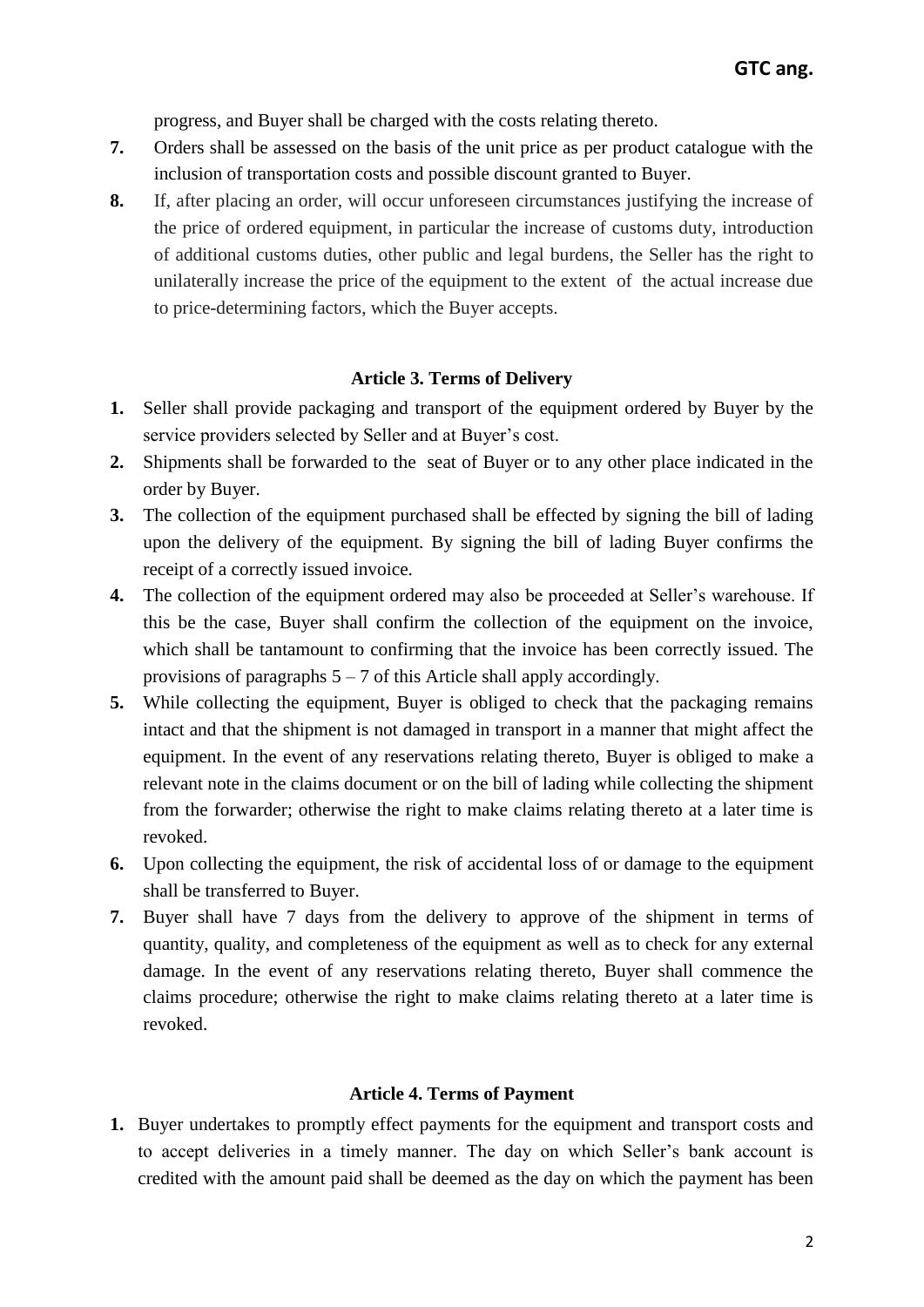made.

- **2.** Seller may grant trade credit to the Buyer. In order to receive it, Buyer shall forward a relevant request, as shown in Enclosure No. 1 below, to Seller, along with scanned documents which constitute attachments to said request.
- **3.** The amount of trade credit shall total the maximum value of Buyer's debt towards Seller in respect of the orders. Seller reserves the right to change the amount of the trade credit limit at his discretion.
- **4.** Where Buyer's orders exceed the amount of the trade credit, Seller may suspend the execution of Buyer's orders until Buyer pays his dues for the equipment purchased, Seller may request additional security or Buyer may place subsequent orders along with prepayments relating thereto.
- **5.** Seller, in connection with the trade credit granted, shall receive a promissory note from Buyer to secure receivables relating to said credit. Seller shall have the right to enter in said promissory note the amount which corresponds to the current debt and interest, penalties, and other claims relating to non-performance or inadequate performance of the agreement by Buyer. A template of the promissory note as referred to above is included in Enclosure No. 2.
- **6.** In case the promissory note is not submitted, there is a delay in payment for the previous order or only partial payment has been effected, Seller shall have the right to halt the execution of the order of Buyer until all outstanding dues have been paid. Seller shall also have the right to charge statutory interest, calculated on the gross value of the equipment, for each day of delay.
- **7.** Seller shall reserve proprietary right to the equipment delivered to Buyer until Buyer effects payment of his dues in full. Once full payment for the delivery is made, Buyer acquires proprietary right to the equipment delivered. Seller grants his consent for the installation of the equipment prior to making full payment.

#### **Article 5. Rights and Obligations of the Parties**

- **1.** Seller undertakes to deliver, along with the equipment, the Product Certificate and the Instructions Manual.
- **2.** The technical documentation relating to the devices provided by the Seller remains its property and may not be used for any purpose other than for which it was provided. The provision of these documents cannot be interpreted as a transfer or authorization to use any intellectual property rights embodied in these documents.
- **3.** Buyer shall not have the right to assign rights and duties under these Terms and Conditions to a third party without Seller's consent in writing.
- **4.** The Parties exclude Seller's liability for defects in respect of warranty.
- **5.** The Parties exclude Seller's liability for other damage connected with the execution of the agreement concluded between them by Seller, save intentional damage.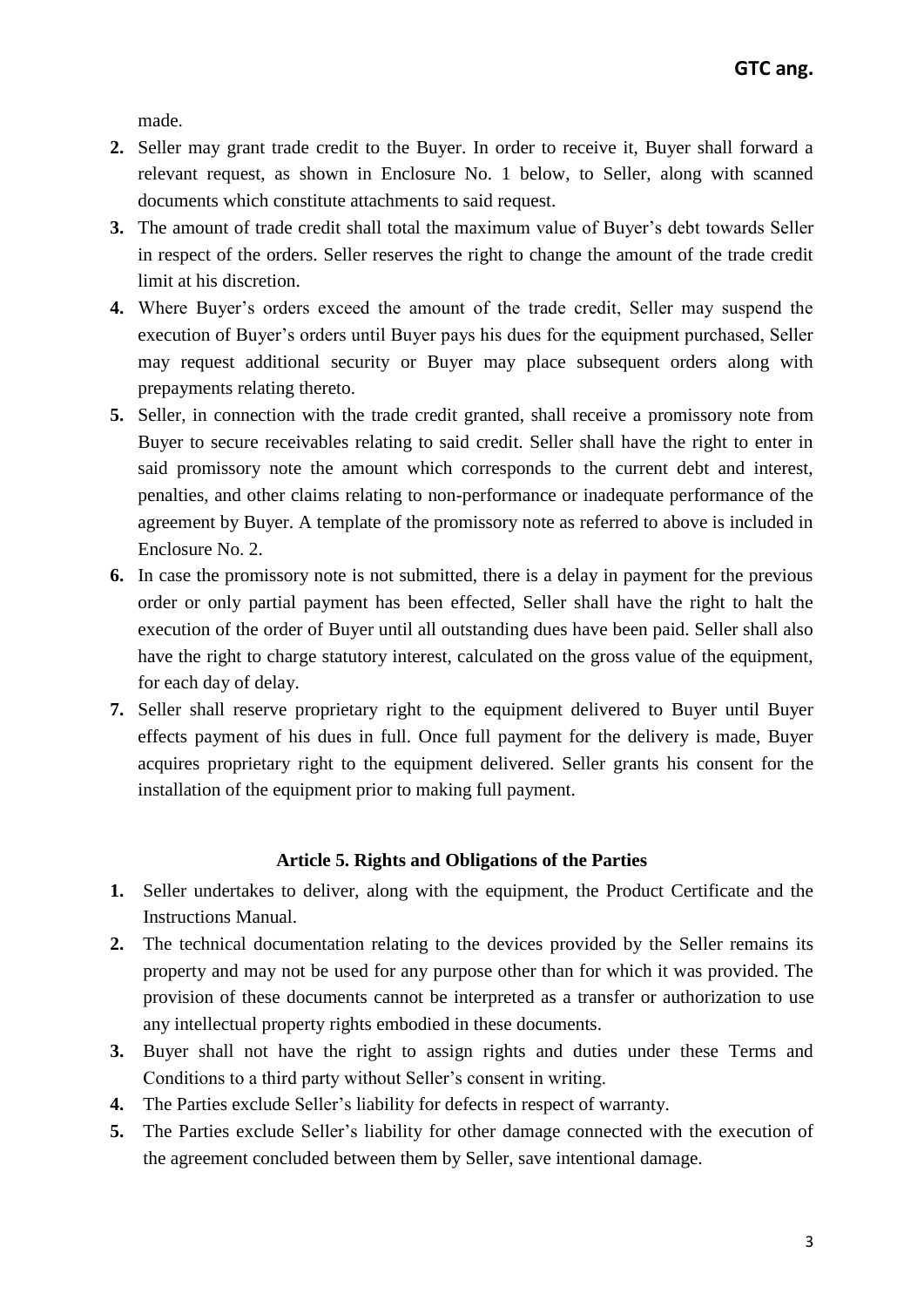## **Article 6. Seller's Liability**

- **1.** The equipment may be sold with the software offered by Seller; in such a case, the provisions of a licence agreement for the use of a given computer software, if any, shall apply.
- **2.** Seller offers a quality guarantee for the equipment in accordance with the General Terms and Conditions of Guarantee binding on the day on which the order has been placed, and posted on [www.aplisens.pl/owg](http://www.aplisens.pl/owg) for a period specified in the Product Certificate or on the Guarantee Card, with due consideration for the provisions specified below.
- **3.** The guarantee shall not cover claims in respect of technical parameters of the equipment insofar as these comply with those parameters specified in the relevant documentation by Seller.
- **4.** Repairs under guarantee shall be effected in the seat of APLISENS S.A. in Warsaw or in the Area Office of APLISENS S.A. in Ostrów Wielkopolski, as indicated by Seller.
- **5.** The manner of delivery of the equipment shall each time be determined with Seller.
- **6.** While delivering the faulty equipment, Buyer should meet the requirements specified in the General Terms and Conditions of Guarantee.
- **7.** After the expiration of the guarantee period and in the event that Seller does not accept the claim during the guarantee period, Buyer shall cover the costs of transportation and repair costs with respect to the equipment.

## **Article 7. Final Provisions**

- **1.** All amendments to these terms and conditions must be made in writing.
- **2.** In matters that are not regulated herein, the provisions of the Polish Civil Code shall apply.
- **3.** Any disputes arising in executing these terms and conditions shall be settled by the Parties before the courts of proper jurisdiction relative to the seat of APLISENS S.A.

## **Enclosures**

- 1) Trade Credit Request Form
- 2) Promissory Note Template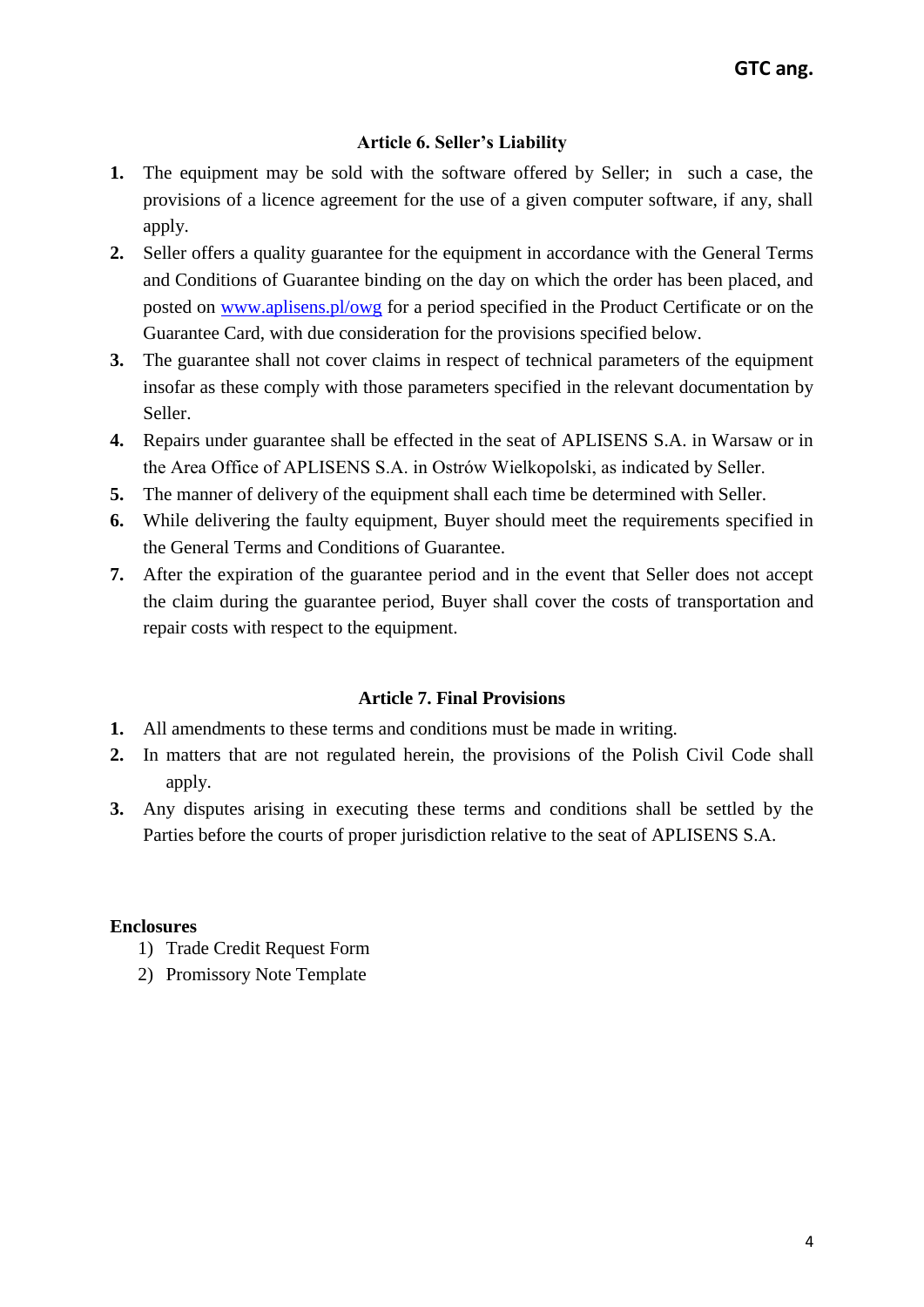| <b>REQUEST FOR TRADE CREDIT SUBMITTED UNDER</b><br>THE GENERAL TERMS AND CONDITIONS OF THE EQUIPMENT SALES AGREEMENT<br>by Seller APLISENS Spółka Akcyjna seated at ul. Morelowa 7, 03-192 Warszawa                                                                                                                                                                                                                                                                 |
|---------------------------------------------------------------------------------------------------------------------------------------------------------------------------------------------------------------------------------------------------------------------------------------------------------------------------------------------------------------------------------------------------------------------------------------------------------------------|
| Applicant's name:                                                                                                                                                                                                                                                                                                                                                                                                                                                   |
| Address:                                                                                                                                                                                                                                                                                                                                                                                                                                                            |
| T/F<br>Email                                                                                                                                                                                                                                                                                                                                                                                                                                                        |
| VAT Reg. No.<br>Regon Statistical Number :<br>Entry in the relevant register (National Court Register, Business Activity Register)<br>Authorised representatives:<br>$1)$<br>$2)$                                                                                                                                                                                                                                                                                   |
| Addresses of partners in civil law partnership / registered partnership (if applicable):<br>$1)$<br>$2)$                                                                                                                                                                                                                                                                                                                                                            |
| We hereby request trade credit in the amount of PLN  (say: ) within the<br>1.<br>terms of reference of deferred payment.<br>Current account details (name of bank, A/C No.):<br>2.                                                                                                                                                                                                                                                                                  |
| Buyer hereby declares that the following persons are duly authorised to place orders on his<br>3.<br>behalf:<br>a) $\dots$<br>b) $\ldots$                                                                                                                                                                                                                                                                                                                           |
| <b>4.</b> Orders shall be placed from the following email addresses:<br>.                                                                                                                                                                                                                                                                                                                                                                                           |
| Any changes relating to this information should be made in writing; they will take effect as of<br>5.<br>the day on which Seller is notified about the same in writing.<br><b>6.</b> Attachments to the request (mark as appropriate):<br>1) current copies of registration documents (entry in the Register of Business Activity,<br>certified copy from the National Court Register);<br>2) current VAT registration and REGON (statistical number) certificates. |
| Date<br>signature of the authorised representative<br>official seal / stamp of Buyer                                                                                                                                                                                                                                                                                                                                                                                |

*official seal / stamp of Buyer*